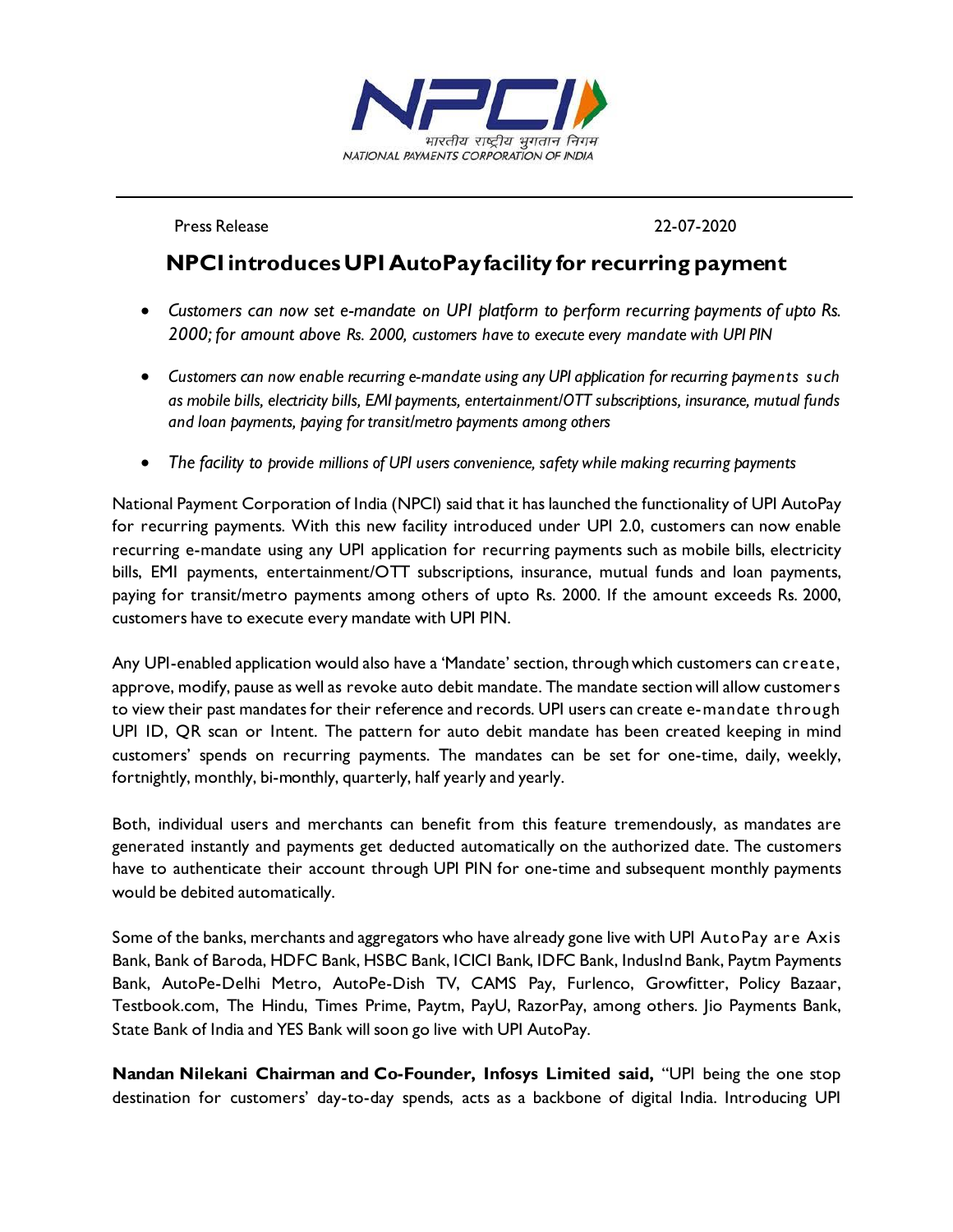AutoPay on UPI is a testament of continuous innovation in the digital payments space. This was also one of the key recommendations of the RBI Committee on Deepening of Digital Payments, which I chaired. It is a proud moment for the ecosystem to witness features like UPI AutoPay, which is technology driven that requires minimum human intervention."

**Rajnish Kumar, Chairman, SBI** said, "We are glad to witness the launch of UPI AutoPay facility at this momentous event. We believe this unique facility would enable customers streamline their recurring bill payments and help them get rid of paying those bills manually. It is a pleasure to watch both banks and digital payment ecosystem collectively working towards providing utmost convenience to customers. We are confident that the coming years would bring in various innovative digital payments solutions keeping in mind customers ease of payments convenience and safety."

**Dilip Asbe, MD & CEO, NPCI said**, "The launch of UPI AutoPay is a step ahead in India's journey towards digitization. We have been witnessing a lot of changes in the way customers are making recurring payments over the last few years. The UPI AutoPay offering would provide millions of UPI user's convenience and safety while making recurring payments. We believe, this facility will not only benefit customers, but also merchants with an all new recurring payments experience. We also hope to achieve new milestones by expanding UPI's presence especially in the P2M payment space".

With RBI continuously encouraging customers to adopt digital payments, offerings like the launch of UPI AutoPay would further attract customers to on-board UPI and witness a new arena of digital payments. The UPI 2.0 offers features such as overdraft facility, one-time mandate, invoice in the inbox and signed intent & QR and foreign inward remittance among others to the customers.

## **About NPCI**

**National Payments Corporation of India (NPCI)** was incorporated in 2008 as an umbrella organization for operating retail payments and settlement systems in India. NPCI has created a robust payment and settlement infrastructure in the country. It has changed the way payments are made in India through a bouquet of retail payment products such as [RuPay card,](https://www.npci.org.in/product-overview/rupay-product-overview) Immediate Payment Service [\(IMPS\),](https://www.npci.org.in/product-overview/imps-product-overview) [Unified Payments Interface \(UPI\),](https://www.npci.org.in/product-overview/upi-product-overview) [Bharat Interface for Money \(BHIM\), B](https://www.npci.org.in/product-overview/bhim-product-overview)[HIM Aadhaar,](https://www.npci.org.in/product-overview/bhim-aadhaar) [National](https://www.npci.org.in/netc)  [Electronic Toll Collection \(NETC](https://www.npci.org.in/netc) Fastag) an[d Bharat BillPay.](https://www.npci.org.in/product-overview/bharat-billpay-product-overview) NPCI also launched UPI 2.0 to offer a more secure and comprehensive services to consumers and merchants.

NPCI is focused on bringing innovations in the retail payment systems through use of technology and is relentlessly working to transform India into a digital economy. It is facilitating secure payments solutions with nationwide accessibility at minimal cost in furtherance of India's aspiration to be a fully digital society.

For more information, visit: <https://www.npci.org.in/>

## **Corporate contact**:

Swagata Gupta [swagata.gupta@npci.org.in](mailto:swagata.gupta@npci.org.in/)